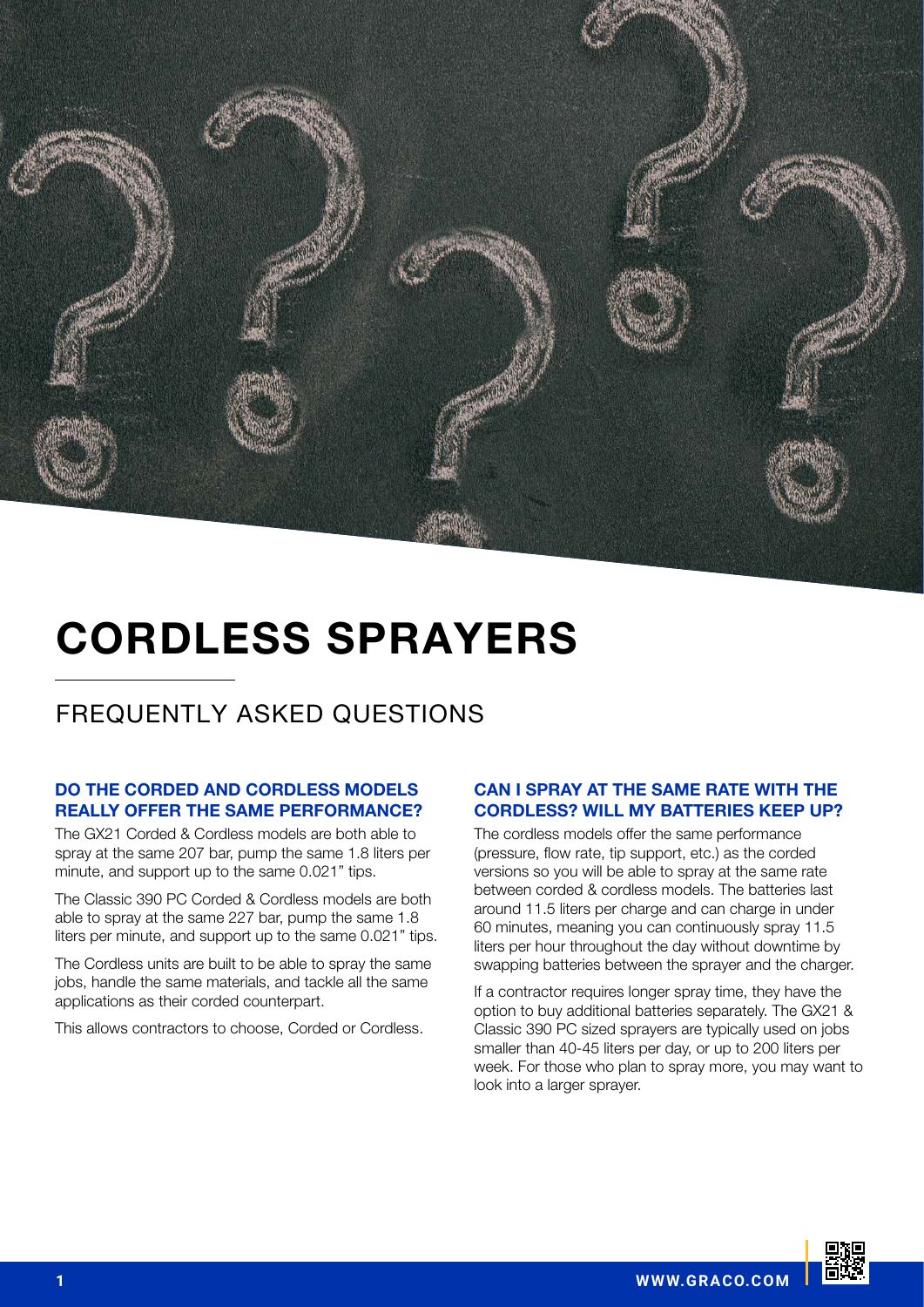

#### WHAT BATTERY LIFE CAN I EXPECT FROM FLEXVOLT BATTERIES?

The GX21 & Classic 390 PC Cordless can be powered by 6ah, 9ah, and 12ah DEWALT FLEXVOLT batteries. Different amp hour batteries offer different battery run times,

- **F** DEWALT FLEXVOLT 18v/54v MAX 6.0 Ah Battery:Up to 11.5 liters per battery charge
- **F** DEWALT FLEXVOLT 18v/54v MAX 9.0 Ah Battery: Up to 17.25 liters per battery charge
- **F** DEWALT FLEXVOLT 18v/54v MAX 12.0 Ah Battery: Up to 23 liters per battery charge
- \* NOTE: Many things may affect battery run time such as; usage & maintenance patterns, battery age, temperature, materials viscosity, hose lengths, hose diameters, tip sizes & more.

#### WHAT ARE THE BEST PRACTICES ON BATTERY USAGE & MAINTENANCE?

- Store and charge batteries in a cool, dry location. Optimal long-term storage (on the shelf) is recommended to be 10°C to 30°C.
- Avoid exposing batteries to liquids, oils, and extreme temperatures.
- For best battery life, use partial charge & discharge cycles when possible. Lead-Acid batteries and other older styles of batteries may be damaged if partially charged often, however Lithium Ion batteries work best with partial charge & discharge cycles.
- It is recommended to stop using a battery as soon as you feel a substantial decrease in power from the tool.
- Completely running down a battery may damage it. Graco has programmed the unit to shut off before battery is completely drained to maintain battery life.
- Avoid mechanical damage to batteries & chargers. If mechanical damage occurs it is recommended to dispose of damaged equipment & replace.

# WHAT IS THE BEST WAY TO TRANSPORT OR STORE MY BATTERIES?

- When transporting, always install the red storage cap delivered with the batteries.
- Store and charge batteries in a cool, dry location. Optimal long-term storage (on the shelf) is recommended to be 10°C to 30°C.
- It is best to store batteries at full charge. Storing the batteries outside of the charger will not result in loss of charge.
- DEWALT Chargers have a "maintenance mode" which allows batteries to remain on the charger until needed. When using with tools, DEWALT batteries will automatically shut off when charge is depleted. Similarly, batteries will cease charging automatically when charge is full.

# WHAT HAPPENS IF I REMOVE THE BATTERY FROM THE CHARGER BEFORE THE BATTERY HAS COMPLETED CHARGING?

It is okay if batteries are removed from the charger before charge is completed. For best battery life, use partial charge & discharge cycles when possible. Lead-Acid and other older styles of batteries may be damaged if partially charged often, however Lithium Ion batteries work best with partial charge & discharge cycles.

#### HOW WILL DIFFERENT SPRAY PRESSURES AFFECT MY BATTERY LIFE?

In general, spraying at lower pressure will extend battery run time. For example, a sprayer operating at 135 bar will provide roughly 1-2 liters longer run time on a single charge compared to the same sprayer operating at 227 bar.

#### CAN I USE OTHER TIPS BESIDES RAC X LP AND FFLP TIPS?

Yes, the GX21 & Classic 390 PC Cordless is able to use all of the same tips as their corded counterparts. This includes PAA, LTX, WIDE RAC, FFLP, LP, and more. We ship this unit with low pressure tips because low pressure tips allow the contractor to turn down the pressure up to 50% to extend battery runtime, reduce over spray, and extend tip & sprayer component life.

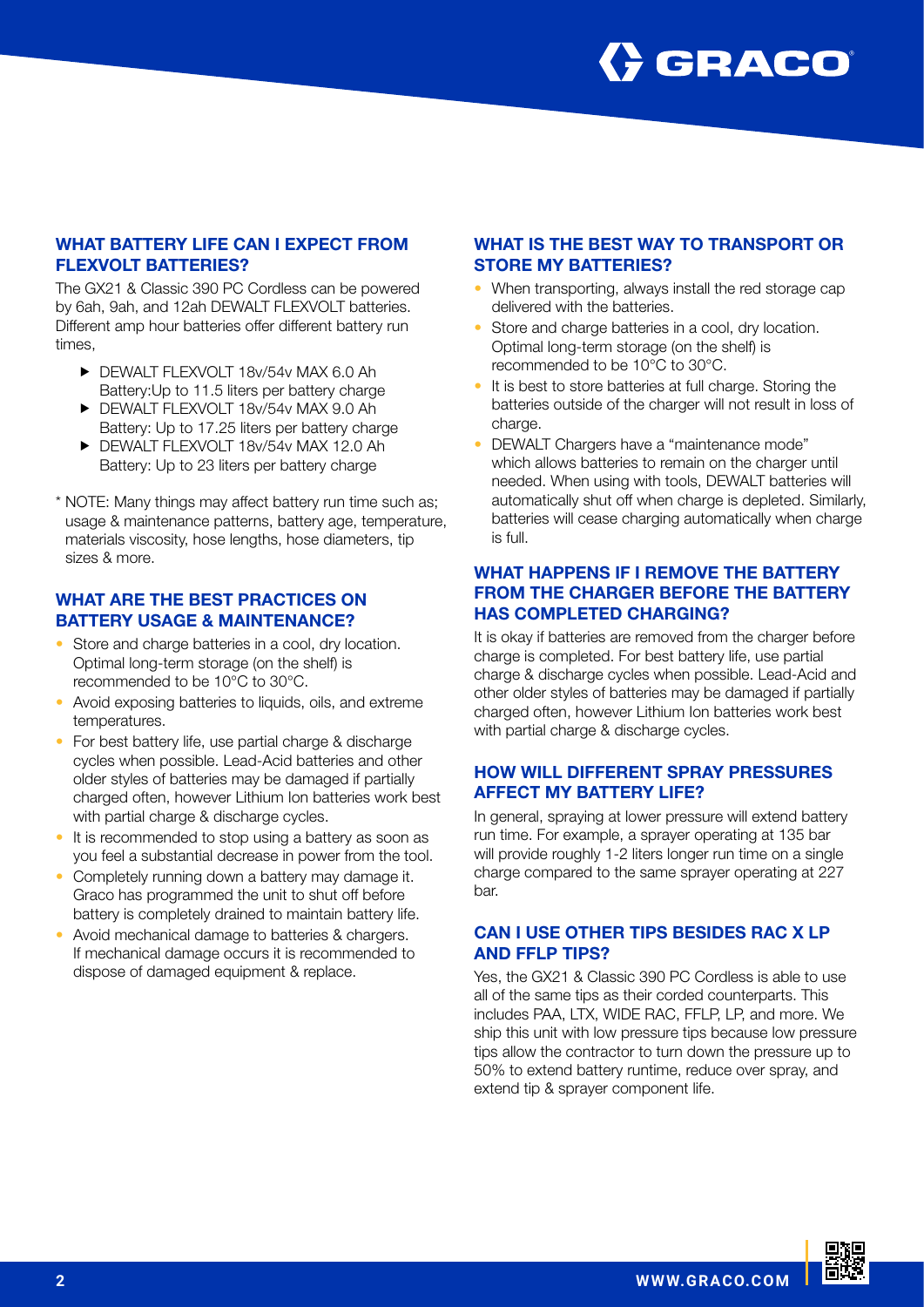

# HOW WILL DIFFERENT TIP SIZES AFFECT MY BATTERY LIFE?

In general, using smaller tip sizes will cause shorter battery life compared to using larger tip sizes when operating under the same conditions (i.e. same hose lengths, pressure settings, etc.). For example, a 0.013" tip will provide roughly 1 liter less than a 0.021" tip orifice when sprayed with the same pressure setting, hose length, hose diameter, material, etc.

# CAN I USE DIFFERENT HOSE LENGTHS AND DIAMETERS?

Yes, the corded & cordless units are able to use all of the same hose lengths and diameters.

#### HOW WILL DIFFERENT HOSE LENGTHS AFFECT MY BATTERY LIFE?

In general, longer hose lengths reduce battery life per charge.

#### CAN I SPRAY SOLVENT OR FLAMMABLE BASED MATERIALS WITH THIS SPRAYER?

Only the Classic 390 PC Cordless can spray water-based materials, oil-based materials, solvent based materials, and flammable materials. When spraying oil-based, solvent or flammable materials, please use the grounding wire included with the sprayer. Simply clip the grounding wire to a properly grounded object.

The GX21 Cordless is recommended to only spray waterand oil-based materials.

\* Please refer to sprayer manual for operation and warnings.

#### HOW WILL DIFFERENT MATERIALS AFFECT MY BATTERY LIFE?

In general, thicker viscosity materials cause shorter battery life compared to thinner viscosity materials.

#### HOW DOES HOT/COLD TEMPURATURE AFFECT BATTERY LIFE?

Optimal long-term storage (on the shelf) is recommended to 10°C to 30°C however batteries can operate between 0°C to 40°C. Usage outside this range may negatively affect battery life.

# HOW DOES MY TRIGGERING PATTERN/SPRAY TECHNIQUE AFFECT BATTERY LIFE?

Triggering pattern/spray techniques do not have much of an effect on the total battery run time per charge.

# CAN I USE MY AIRLESS HANDHELD CHARGER FOR THE FLEXVOLT BATTERY?

Yes. Both the DEWALT Standard Charger and the DEWALT Fan-Cooled Fast Charger will charge Handheld batteries, GX21 & Classic 390 PC Cordless batteries. The DEWALT Fan-Cooled Fast Charger (DCB118) charges batteries in roughly half the time compared to the DEWALT Standard Charger (DCB115).

# WHAT BATTERIES CAN I USE IN MY GX21 & CLASSIC 390 PC CORDLESS?

The GX21 & Classic 390 PC Cordless sprayers operate with a 54V brushless DC motor, which requires a 54v power source. Due to this, these sprayers will only work when powered by a DEWALT FLEXVOLT 18v/54v Battery. The sprayers will be delivered with two 6.0 Ah FLEXVOLT batteries, and will be compatible with DEWALT FLEXVOLT 6.0 Ah, 9.0 Ah and 12.0 Ah options.

# DOES GRACO OFFER ADDITIONAL OR REPLACEMENT BATTERIES & CHARGERS?

Yes, Graco offers both replacement batteries & chargers. It is recommended to purchase new batteries when run time drops below 80% of the original run times. To purchase new batteries & chargers from Graco, Inc., use the following part numbers;

- ▶ 20A163 DEWALT FLEXVOLT 18v/54v 6.0 Ah Battery (EMEA)
- ▶ 20A166 DEWALT Fan-Cooled Fast Charger (EMEA)